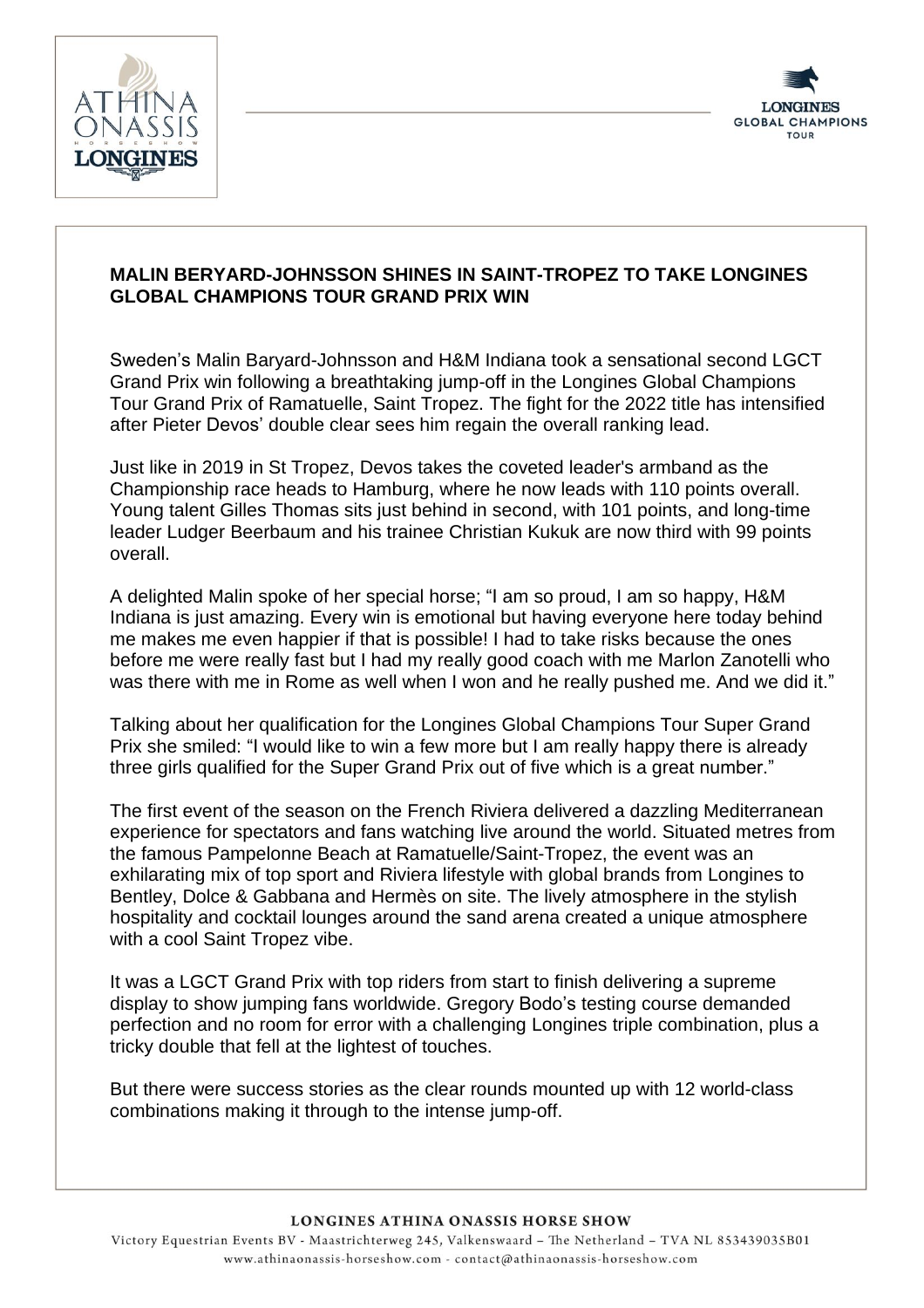



First to light up the jump-off, Jeanne Sadran in her first-ever LGCT Grand Prix jump-off was swift over the early part of the course but it started to get a bit sticky and the pair finished with 16 faults overall.

Next up, Pieter Devos fighting for the Championship lead, a golden ticket to Prague and the win he was clear and quick with Mom's Toupie de la Roque to throw down the gauntlet in 36.77s.

Then one after another the lead kept changing by fractions of a second. Jérôme Guery and Grupo Prom Diego were superbly fast stopping the clock in 36.08s. They didn't stay in the lead for long as compatriot Abdel Said punched the air and let out a huge cheer revving the crowd up as he crossed the finish line in 35.62s.

Just when spectators didn't think it could get any faster temperatures soared when Spencer Smith and his 2021 LGCT Grand Prix winning horse Theodore Manciais shifted up a gear with fantastic tight turns to make up time, throwing everything at the last line to claim the lead for now in 35.35s.

Both Niels Bruynseels and Christian Ahlmann each had two rails down collecting 8 faults and pushing them down the order.

A danger to Smith's lead Harrie Smolders and Monaco set off to a flying start. They made up the ground in between, propelling them into the lead in 35.09s but a win was not guaranteed with some of the biggest names in the sport still to go.

Christian Kukuk and Checker had an agonising fault at the first fence immediately putting him out of contention for the win and handing the lead in the Championship to Devos.

Attempting to make it back to back Swedish winners in St Tropez, Malin Baryard-Johnsson took on the challenge with a lightning-fast start to the jump-off with H&M Indiana. They hit the accelerator to go flat out to the last leaving spectators on the edge of their seats as to whether they'd clear it. Showing their scope and talent they galloped clear in 34.71s to whoops of sheer delight from the whole H&M team and owners.

It was clear from the start that Annika Axelsson was opting for a steady double clear on Cleo Z ruling herself out of contention for the win but collecting valuable prize money.

Kevin Staut was unbalanced with a spook early on in the course costing them vital seconds and they delivered a clear as all eyes were on the clock but it wasn't enough as it stopped in 36.82 and the home hero finished outside the top 5.